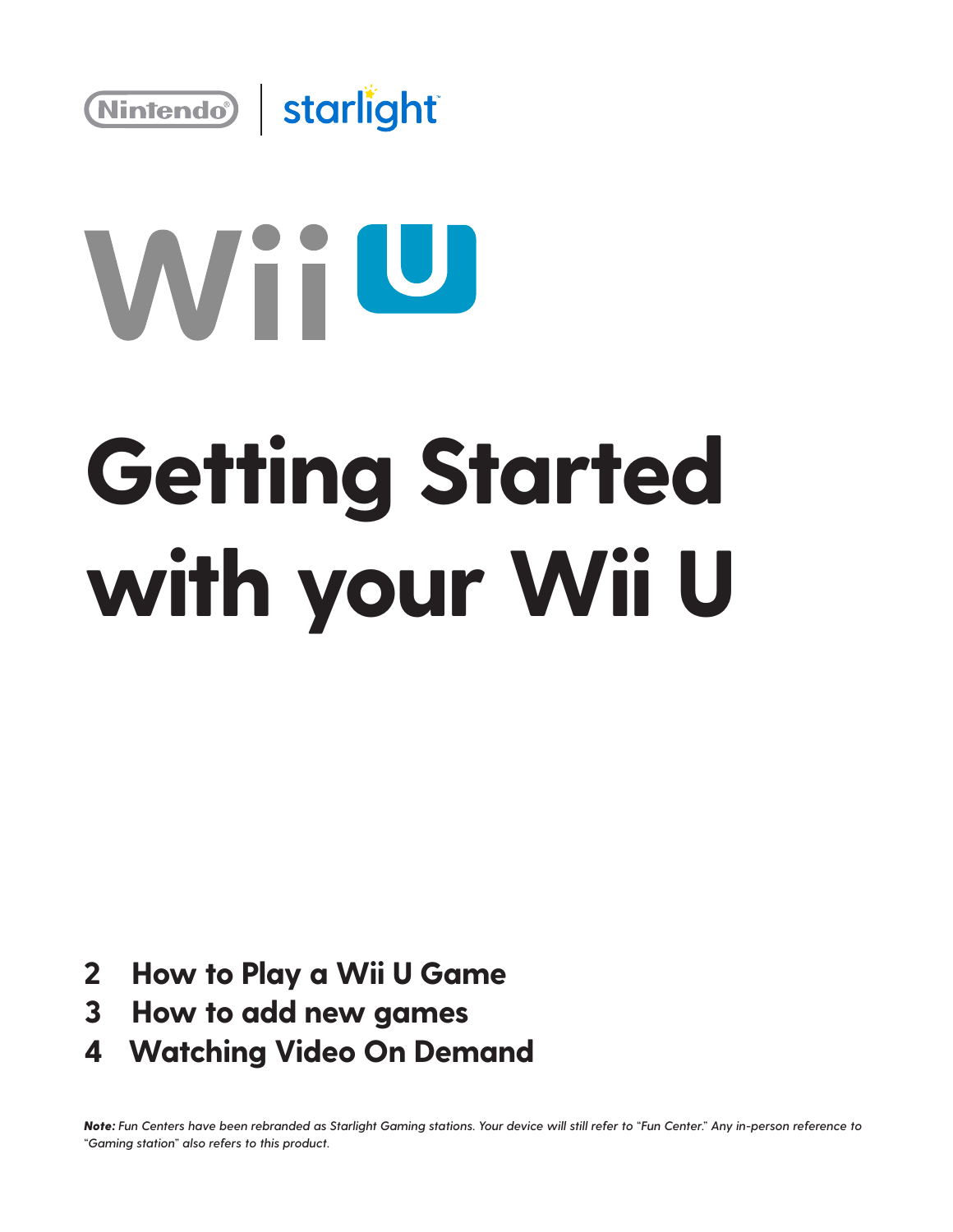### **How to Play a Wii U Game**

- 1. Press the **POWER** Button on the Wii U GamePad to power ON the Wii U console.
- 2. To start a game, tap a game icon to select it and tap again to start. To access more games, tap the onscreen arrows to toggle between the **HOME Menu** pages.
- 3. The following are possible controller options for gameplay. Which controller option you choose depends on the game and whether there is one or two players.
	- Wii U GamePad
	- Wii Remote Plus
	- Wii Remote Plus and Nunchuk
- 4. If there is a message on the TV to connect or disconnect the Nunchuk, toggle the Nunchuk switch on the front of the main cabinet.
- 5. Select a different game by pressing the **HOME** Button on the GamePad and then tapping the **Wii U Menu.**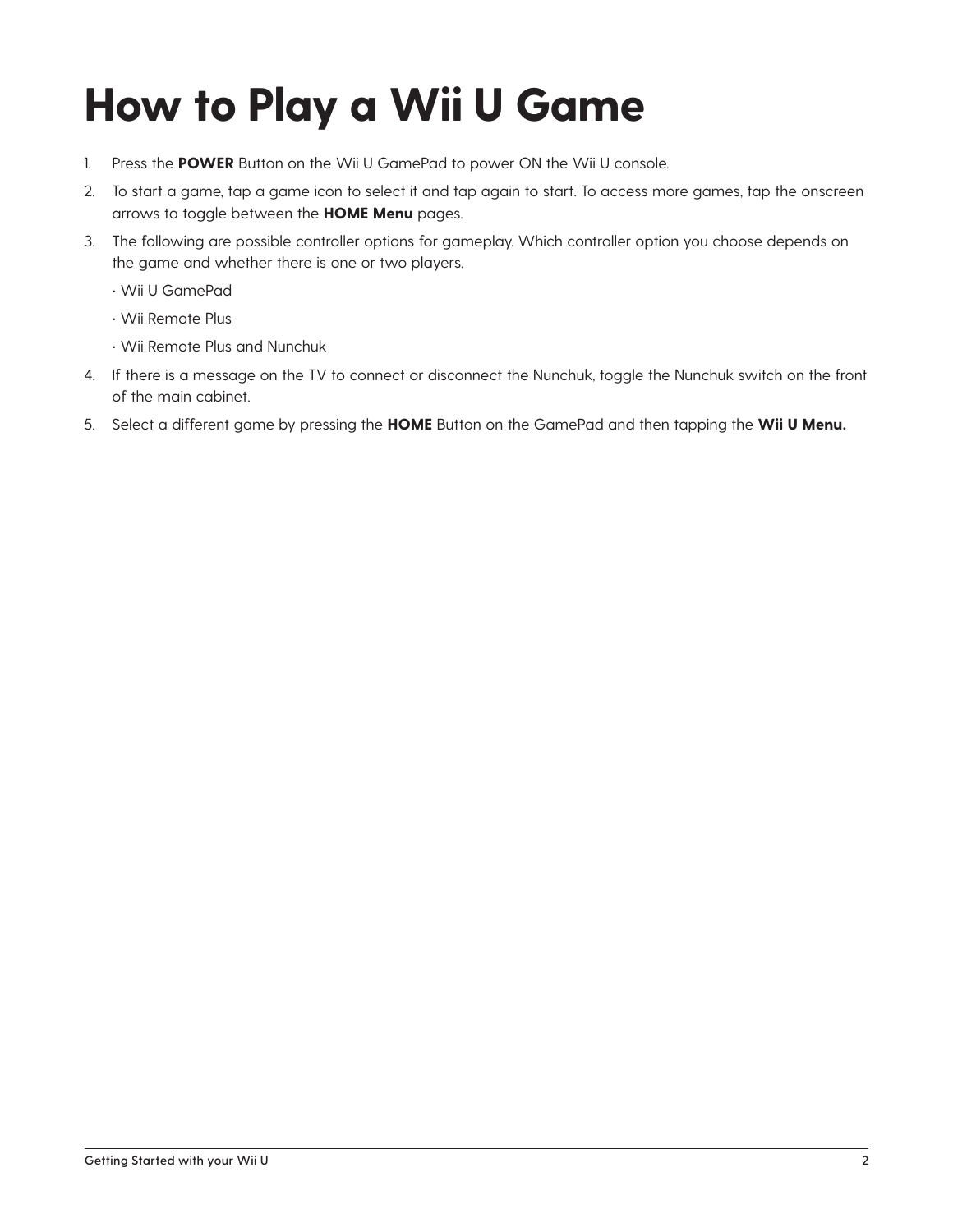#### **How to add new games**

Adding new games to your Fun Center unit is easy. You can purchase them directly from Nintendo eShop by adding funds to your Nintendo eShop account with a credit card or Nintendo eShop Card, or using a Nintendo Prepaid Card purchased from a retailer.

The games available on Nintendo eShop range from full-fledged Wii U titles, to old-school Nintendo games, to downloadable content for existing games, to a large variety of indie games. All games and content you purchase will be part of your Fun Center game library for the life of the unit.

To access the Nintendo eShop, you need:

- An Internet connection
- The Parental Controls PIN code
- 1. Select the Nintendo eShop icon from the **HOME Menu.**
- 2. Tap the Search box and type the name of the game title you want or browse to the game title from the game catalogue.
- 3. Once you have identified the selected game title:

a. Tap **Purchase.**

b. Enter the Parental Controls PIN code.

- c. Tap **Next.**
- 4. Follow the prompts to add the zip code for the billing address (this may only need to be done once).
- 5. Select one of the following:
	- **Add Funds** to add a set amount of funds to the account \$10, \$20, \$50, or \$100.
	- **Pay Remainder Using a Credit Card** to add the exact amount of funds needed to cover this single game purchase.
- 6. Follow the prompts to enter the credit card information.
- 7. Tap **Download** to begin downloading the game.